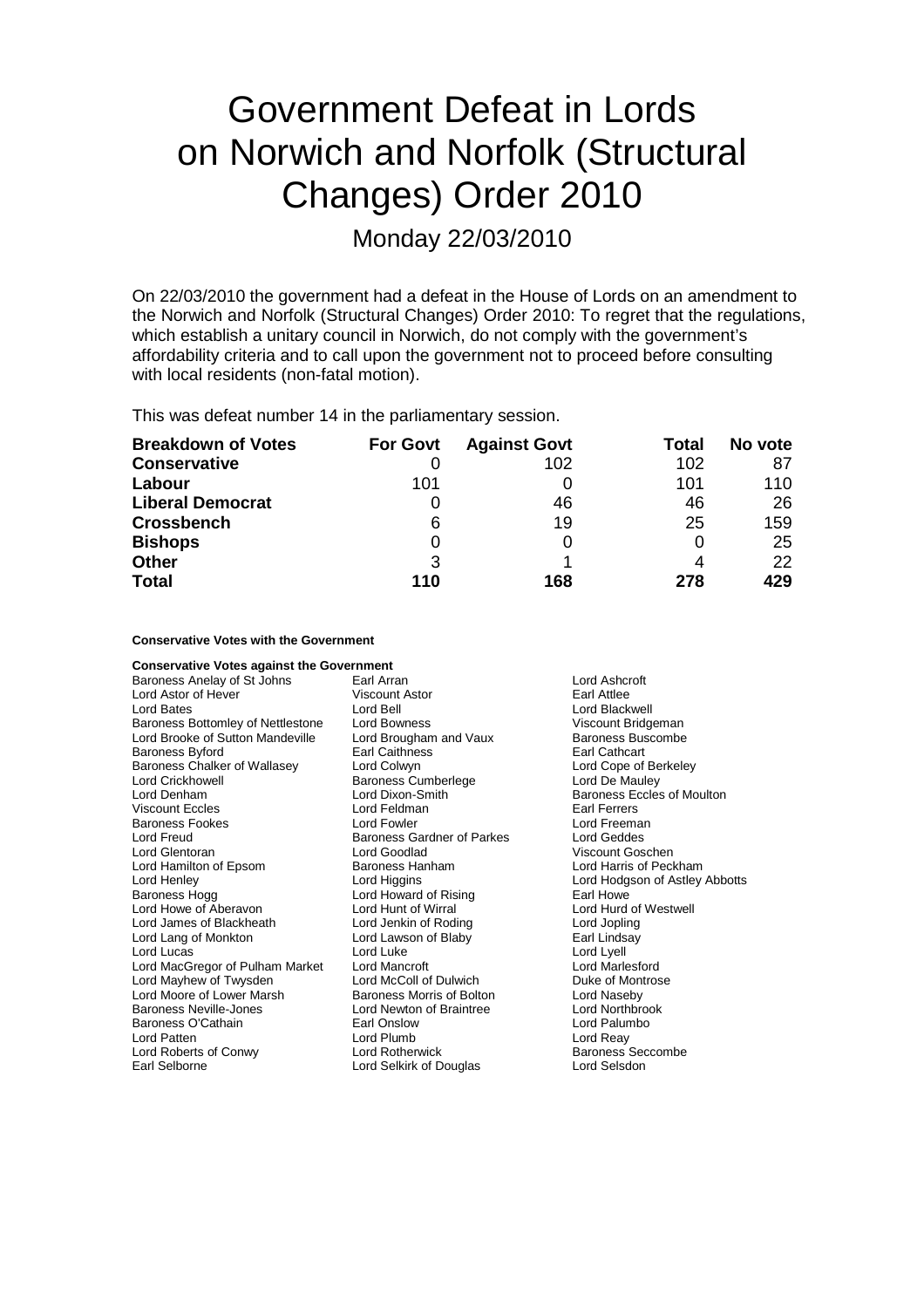Baroness Sharples<br>
Baroness Shephard of Northwold
Earl Shrewsbury
Lord Skelmersdale
Lord Skelmersdale
Lord Skelmersdale
Lord Skelmersdale
Lord Skelmersdale

Lord Skelmersdale

Lord Skelmersdale

Lord Skelmersdale Baroness Shephard of Northwold Earl Shrewsbury **Learly Communist Constructs** Lord Skelmer<br>Lord Sterling of Plaistow Lord Strathclyde **Lord Strathclyde** Lord Swinfen Lord Sterling of Plaistow Lord Strathclyde Cord Strathclyde Lord Swinfen<br>
Lord Taylor of Holbeach Lord Trimble Cord Trimble Lord Tugendhat Lord Taylor of Holbeach Lord Trimble Lord Tugendhat Viscount Ullswater **Baroness Verma** Communist Condess Vermann Music Condess Vermann Lord Waddington<br>The Lord Wadde Condess Wilcox Lord Wade of Chorlton

## **Labour Votes with the Government**

Lord Anderson of Swansea Baroness Andrews Cord Archer Lord Archer Lord Bassam of Brighton<br>
Lord Bach Cord Bassam of Brighton Lord Bilston Lord Bach **Lord Bassam of Brighton**<br>
Baroness Blackstone **Lord Baroness** Blood Lord Bradley **Lord Brennan** Lord Brennan Lord Brett<br>
Lord Brooke of Alverthorpe Lord Campbell-Savours Lord Carte Lord Brooke of Alverthorpe **Lord Campbell-Savours** Lord Carter of Coles<br>
Lord Christopher **Lord Clark of Windermere** Baroness Cohen of P Lord Christopher **Lord Clark of Windermere** Baroness Cohen of Pimlico<br>
Baroness Crawley **Baroness Crawley** Lord Davidson of Glen Clova Lord Davies of Oldham Baroness Dean of Thornton-le-Fylde Lord Dubs Lord Evans of Parkside<br>
Baroness Farrington of Ribbleton Lord Faulkner of Worcester Lord Foulkes of Cumnock Baroness Farrington of Ribbleton Lord Faulkner of Worcester Lord Foulkes of Cumnocks Cumnocks Colding<br>Baroness Gale Baroness Gibson of Market Rasen Baroness Golding Baroness Gale The Baroness Gibson of Market Rasen<br>Lord Gordon of Strathblane The Baroness Gould of Potternewton Lord Gould of Brookwood Lord Graham of Edmonton Lord Grocott Lord Harris of Haringey Baroness Hilton of Eggardon Lord Hoyle **Lord Hughes of Woodside** Lord Hunt of Kings Heath<br>Lord Janner of Braunstone Lord Joffe **Lord August 2016** Baroness Jones of Whitch Lord Jones Lord Jordan Lord Judd Lord King of West Bromwich Lord Kinnock<br>
Lord Layard Cord Lea of Crondall Lord Layard<br>
Lord MacKenzie of Culkein<br>
Lord MacKenzie of Lord Mackenzie of Framwellgate Baroness Mallalieu Lord MacKenzie of Culkein Lord Mackenzie of Framwellgate Baroness Mallalieu<br>
Lord Maxton Cord Maxton Christen Baroness McIntosh of Hudnall Lord McIntosh of Haringey Lord McKenzie of Luton Lord Mitchell Lord Moonie Baroness Morgan of Drefelin Lord Morgan burgan Baroness Morris of Yardley<br>
Lord Morris of Handsworth Lord O'Neill of Clackmannan Lord Patel of Blackburn Lord Morris of Handsworth Lord O'Neill of Clackmannan<br>Lord Pendrv Cord Baroness Pitkeathley Lord Pendry **Communist Pendry Baroness Pitkeathley Lord Ponsonby of Shulbrede**<br>Baroness Quin **Communist Communist Construct Point Communist Point Point Baroness Ramsay of Cartvale** Baroness Rendell of Babergh Lord Rosser Constantine Cord Rowlands<br>
Baroness Rovall of Blaisdon Lord Sawver Cord Baroness Scotland of Asthal Baroness Royall of Blaisdon Lord Sawyer Baroness Scotland Sawyer Baroness Scotland Scotland Asthaland Order Scotland Order Scotland Cord Snape Lord Sewel (Case of Contract Viscount Simon Lord Soley (Case of Blue Contract Oriental Simon Contract Oriental Simon Contract Oriental Simon Contract Oriental Simon Contract Oriental Simon Contract Oriental Simon Contract Lord Taylor of Blackburn Lord Temple-Morris Baroness Thornton

Baroness Adams of Craigielea Lord Ahmed<br>Baroness Andrews **Craigielea** Lord Archer of Sandwell Lord Davidson of Glen Clova Baroness Gould of Potternewton Lord Harrison Lord Hart of Chilton Lord Haworth Lord Joffe Baroness Jones of Whitchurch<br>Lord Jordan Baroness Jones of Whitchurch Baroness McIntosh of Hudnall Lord Radice<br>
Lord Rosser<br>
Lord Rowlands<br>
Lord Rowlands Lord Stone of Blackheath Baroness Symons of Vernham Dean<br>
Lord Temple-Morris **Baroness Thornton** Lord West of Spithead Lord Whitty **Baroness Wilkins** 

# Lord Boyd of Duncansby

### **Labour Votes against the Government**

### **Liberal Democrat Votes with the Government**

# **Liberal Democrat Votes against the Government**

- Baroness Bonham-Carter of Yarnbury Lord Bradshaw Lord Chidgey **Lord Clement-Jones** Lord Cotter<br>
Lord Dholakia **Lord Cotter** Lord Dykes **Lord Cotter** Viscount Fa Baroness Falkner of Margravine Lord Greaves **Baroness Hamwee** Baroness Hamwee Baroness Harris of Richmond Lord Lessen Baroness Haman Lord Livsey of Talgarth Lord Maclennan of Rogart Baroness Maddock Earl Mar and Earl Mar and Earl Mar and Baroness Miller of Chilthorne Domer Lord Newby Baroness Nicholson of Winterbourne Lord Oakeshot<br>Lord Redesdale Lord Rennard Baroness Scott of Needham Market Lord Shutt of Greetland<br>Lord Steel of Aikwood Lord Thomas of Gresford Baroness Thomas of Walliswood Baroness Tonge **Baroness Tomes Constant Constant** Lord Tope<br>
Lord Tord Tope Lord Wallace of Saltaire **Baroness Walmsley** Baroness Williams of Crosby
- Lord Addington Lord Avebury Lord Average Corporation Baroness Barker<br>
Baroness Bonham-Carter of Yarnbury Lord Bradshaw Lord Burnett Lord Dholakia Lord Dykes Viscount Falkland Lord Lester of Herne Hill Lord Livsey of Talgarth<br>
Baroness Maddock Barl Mar and Kellie Baroness Miller of Chilthorne Domer Lord Newby<br>Lord Oakeshott of Seagrove Bay Lord Razzall Lord Rennard **Lord Roberts of Llandudno**<br>
Lord Shutt of Greetland Lord Smith of Clifton Lord Wallace of Saltaire

Baroness Thomas of Winchester

### **Crossbench Votes with the Government**

Lord Elystan-Morgan **Lord Martin Springburn** Baroness Meacher